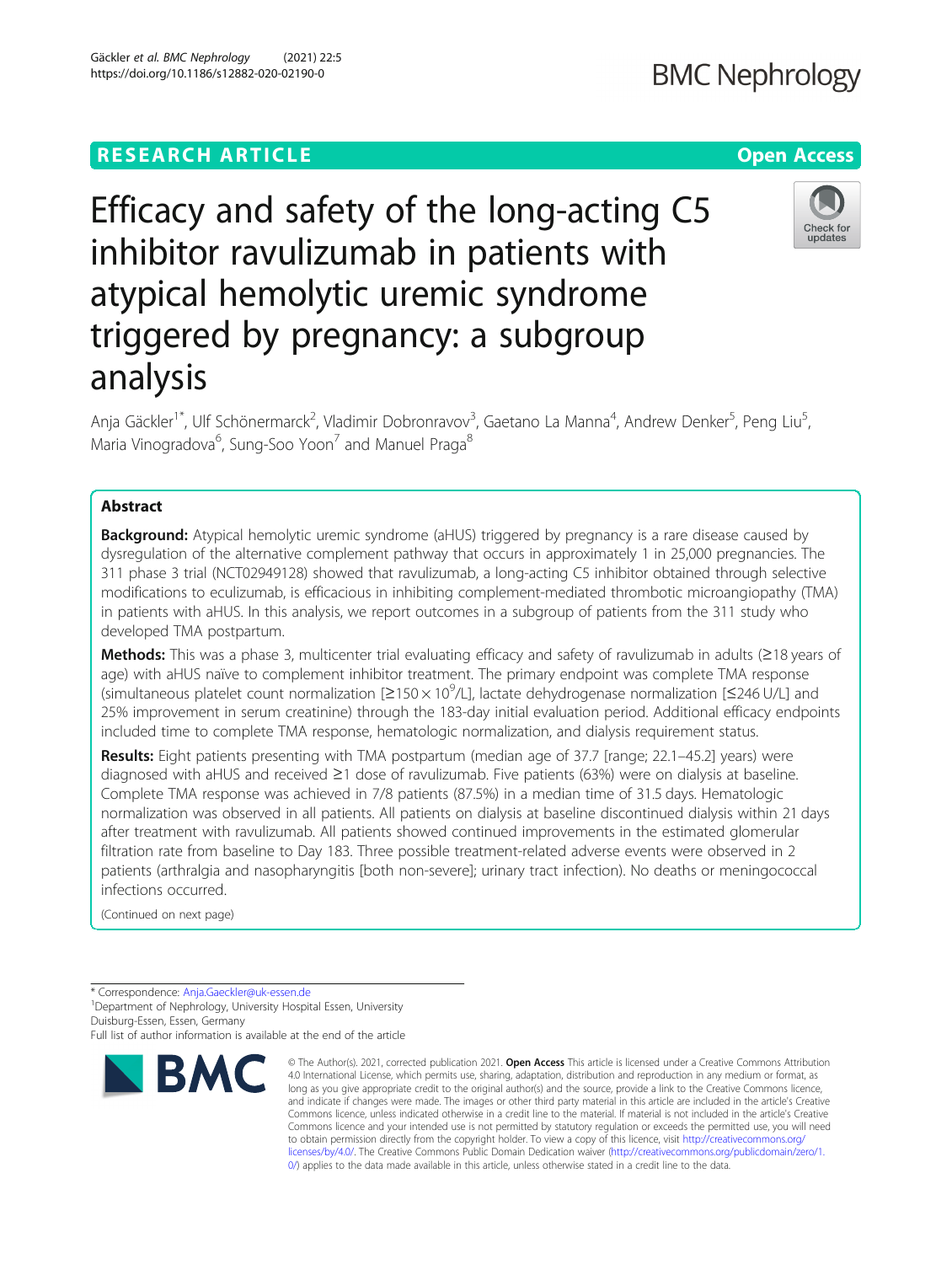#### (Continued from previous page)

**Conclusions:** Treatment with ravulizumab provided immediate and complete C5 inhibition, resulting in rapid clinical and laboratory improvements and complete TMA response through 183 days in patients with aHUS triggered by pregnancy. The safety profile observed in this subset of patients analysed is consistent with the 311 study investigating ravulizumab in patients with aHUS naïve to complement treatment.

Trial registration: Clinical trial identifier: [NCT02949128](https://clinicaltrials.gov/ct2/show/NCT02949128).

Keywords: Ravulizumab, Thrombotic microangiopathy, Pregnancy microangiopathies, Atypical hemolytic uremic syndrome

#### Background

Atypical hemolytic uremic syndrome (aHUS) is a rare, life-threatening disease caused by dysregulation of the alternative complement pathway, presenting as thrombotic microangiopathy (TMA; hemolytic anemia, thrombocytopenia, and organ injury – usually the kidney)  $[1, 2]$  $[1, 2]$  $[1, 2]$  $[1, 2]$ . Over the past few years, there is increasing consensus that, in the majority of patients, aHUS may involve both genetic predisposition (e.g., pathogenic variants, autoantibodies or at-risk polymorphisms in complement genes) and a triggering condition in order for the clinical event of a TMA to occur  $[3-5]$  $[3-5]$  $[3-5]$ . However, a genetic predisposition is not always identified and is not required for diagnosis.

Pregnancy is a known triggering condition for the manifestation of the disease. aHUS triggered by pregnancy is a rare and under-recognized complementmediated TMA [\[5\]](#page-7-0), occurring in approximately 1 in 25,000 pregnancies [[6\]](#page-7-0) and in 4% of diagnosed cases of aHUS [[3](#page-7-0)]. The onset of aHUS triggered by pregnancy is more common in the postpartum period (79%) [[7\]](#page-7-0), but can also occur in the peripartum period. Diagnosis is often difficult because aHUS shares similar clinical features to other syndromes triggered by pregnancy, including ADAMTS13 (a disintegrin and metalloproteinase with a thrombospondin type 1 motif, member 13) deficiency-associated thrombotic thrombocytopenic purpura (TTP), pre-eclampsia, and HELLP (hemolysis, elevated liver enzymes and low platelets) syndrome [\[1](#page-7-0)].

aHUS triggered by pregnancy is considered a medical emergency, requiring hospitalization and prompt initiation of appropriate treatment for optimal maternal outcomes. Overall, the disease course in aHUS triggered by pregnancy and aHUS not related to pregnancy is similar, with some studies reporting that two-thirds of patients require dialysis at onset, and more than half reach endstage renal disease (ESRD) within 1 month of onset [\[8](#page-7-0)], despite treatment with corticosteroids or plasma exchange [\[9\]](#page-7-0). Generally, outcomes for patients with aHUS triggered by pregnancy are poor without terminal complement inhibitor treatment [[10](#page-7-0)].

Eculizumab (Alexion Pharmaceuticals, Inc., Boston, MA, USA), a humanized monoclonal antibody that blocks terminal complement activation at C5 [[11,](#page-7-0) [12](#page-7-0)], has significantly improved the clinical outcomes in patients with aHUS. The efficacy and safety profile of eculizumab has been demonstrated across 4 prospective clinical trials [[13](#page-7-0)–[17](#page-7-0)], registry and non-trial patient data [[8,](#page-7-0) [18\]](#page-7-0), including studies on patients with aHUS triggered by pregnancy [\[8](#page-7-0), [19](#page-8-0)–[21](#page-8-0)]. Ravulizumab (Alexion Pharmaceuticals, Inc., Boston, MA, USA) is a new longacting monoclonal antibody obtained through selective modifications to eculizumab, allowing extended maintenance dosing from every 2 to every 8 weeks [[22](#page-8-0)]. Ravulizumab was recently approved for the treatment of adults and children with aHUS in the United States [\[23\]](#page-8-0).

The phase 3 ALXN1210-aHUS-311 clinical trial (hereon referred to as '311') demonstrated the efficacy and safety profile in a cohort of 56 adults with aHUS naïve to complement inhibitor therapy treated for acute TMA [[24](#page-8-0)]. The purpose of this analysis is to report both clinical characteristics and outcomes in a subset of 8 patients with aHUS from the 311 study who presented postpartum and received ravulizumab. This is the largest cohort of patients from a clinical trial to evaluate the efficacy and safety of C5 inhibitors in postpartum aHUS.

#### Methods

#### Trial oversight and study design

The 311 clinical trial (NCT02949128) is a phase 3, single arm, multicenter study designed to evaluate the efficacy and safety of ravulizumab administered by intravenous (IV) infusion to adults with aHUS naïve to complement inhibitor treatment. Patients from the trial included in this analysis were ≥18 years of age and weighed ≥40 kg with active TMA (thrombocytopenia, evidence of hemolysis and kidney dysfunction) at postpartum. All patients included in this analysis had evidence of TMA lasting for ≥3 days. Patients could meet the platelet and lactate dehydrogenase (LDH) criteria  $\left( <150 \times 10^{9} \right)$ and ≥1.5 x upper limit of normal, respectively) based on results from local laboratories, but the serum creatinine criteria ( $\geq$  upper limit of normal) must have been confirmed by the central laboratory at baseline.

The study consisted of an initial evaluation period of 183 days. Ravulizumab was administered via IV loading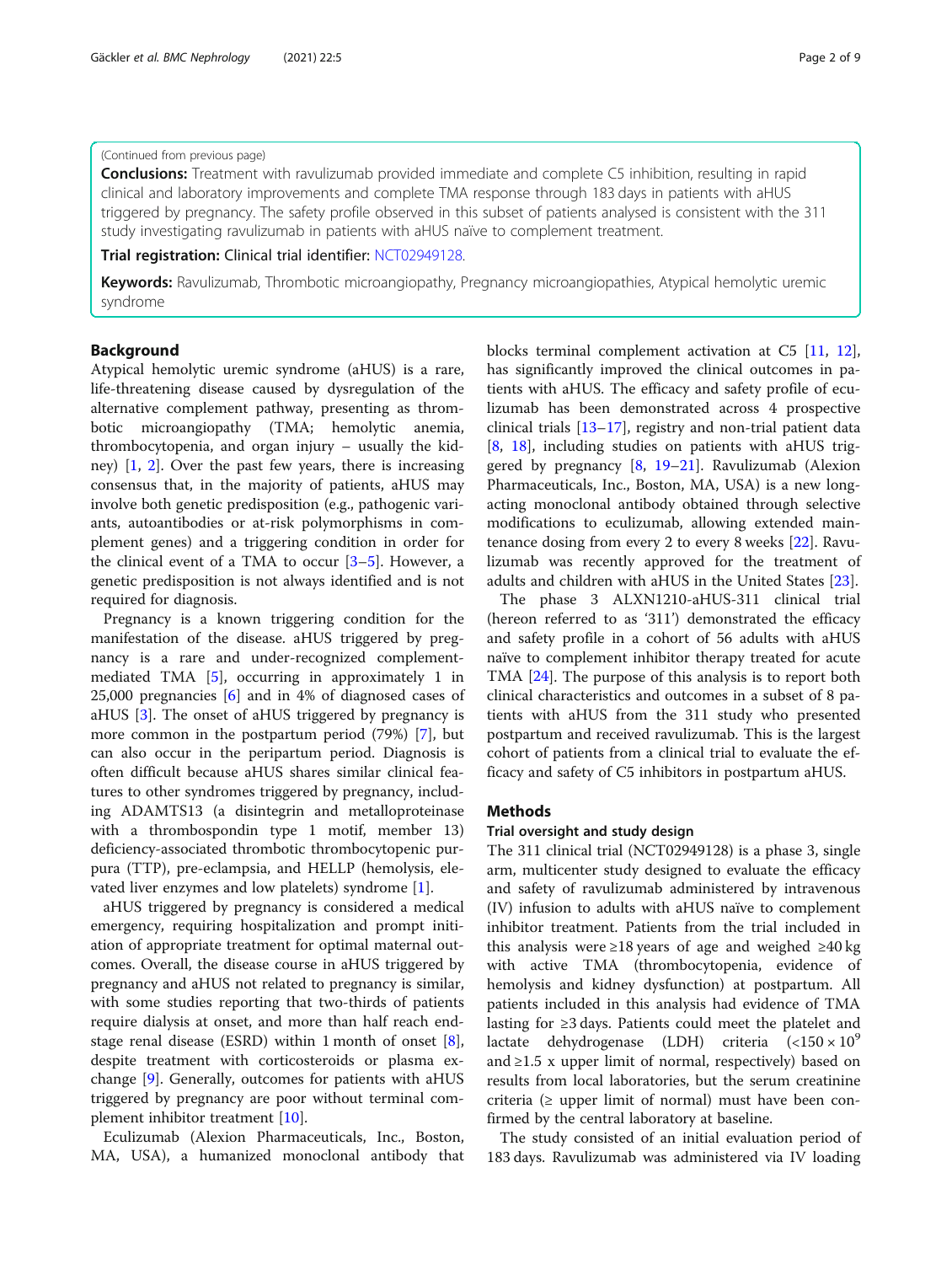dose of 2400 mg, 2700 mg or 3000 mg in patients weighing ≥40–< 60 kg, ≥60–<100 kg, or ≥100 kg, respectively, on Day 1. Maintenance doses of 3000 mg, 3300 mg, 3600 mg, respectively, were administered on Day 15 and then every 8 weeks thereafter. Baseline was defined as the period of screening up to before the point of the first study drug infusion, including Day 1 (study design de-scribed previously in detail [[24](#page-8-0), [25](#page-8-0)]).

Patients must have received meningococcal vaccination according to local and national guidelines at the time of commencing therapy and were also required to receive antibiotic prophylaxis from the time of first dose of ravulizumab until at least 2 weeks after vaccination.

Patients with ADAMTS13 deficiency (activity <5%); Shiga toxin-producing Escherichia coli-HUS; hematopoietic stem cell transplantation in the 6 months prior to screening and history of malignancy within 5 years of screening were excluded. Patients who had received complement inhibitors, immunosuppressive therapies (except for kidney transplant regimens), steroids, patients who received tranexamic acid within 7 days, and patients on chronic dialysis were also excluded. Plasma exchange/infusion (PE/PI) was allowed up to, but not after, the first dose of ravulizumab, but patients were excluded if therapy exceeded 28 days.

The protocol was approved by the Institutional Review Board or Independent Ethics Committee at each participating center, and the study was conducted in accordance with the Declaration of Helsinki and the Council for International Organizations of Medical Sciences International Ethical Guidelines. Written informed consent was obtained from all individual participants or legal guardians, as applicable.

#### Efficacy and safety endpoints

Full details of the efficacy and safety endpoints can be found in the primary analysis publication [[24](#page-8-0)]. The primary efficacy endpoint was complete TMA response through an initial evaluation period of 183 days. The criteria for complete TMA response were platelet count normalization (≥150 × 10<sup>9</sup>/L), LDH normalization (≤246 U/L) and  $\geq$  25% improvement in serum creatinine from baseline met concurrently and at two separate assessments ≥28 days apart, and any measurement in between. When a patient was on dialysis at baseline, the baseline value used for serum creatinine response assessment was the first value at 6 or more days post-dialysis. Patients were considered as being on dialysis at baseline if dialysis occurred within 5 days prior to ravulizumab initiation.

Secondary objectives of the study included time to complete TMA response; change in hematologic variables (platelets, LDH, and hemoglobin); change in estimated glomerular filtration rate (eGFR) values; and

dialysis requirement status. Exploratory genetic analysis by whole exome sequencing was conducted on patients in the original study. Additional genetic analyses performed at the centers treating the individual patients in this analysis were also included. Safety and tolerability of ravulizumab were evaluated by clinical and laboratory assessment and frequency of adverse events (AEs) and serious AEs (SAE). Full details on the study methodology have been previously described in detail in the primary analysis [\[24\]](#page-8-0).

#### Results

#### Patient characteristics

Eight postpartum patients with a median age of 37.7 (range; 22.1–45.2) years met the inclusion criteria, were enrolled and received ≥1 dose of ravulizumab. None of the patients reported breastfeeding during the study. Baseline demographics and disease characteristics are shown in Table [1.](#page-3-0)

At baseline, and prior to any ravulizumab dose, all patients presented with acute, severe medical emergency associated with the pregnancy or delivery. All patients had complicated deliveries and most also had antenatal complications. Pre-eclampsia and hypertension were reported in 2 patients each, and renal failure and gestational diabetes in 1 patient each. Two patients suffered placental abruption, resulting in antenatal fetal death in 1 of these cases. Five patients underwent emergency cesarean section with complications occurring in 4 cases; hemorrhage in 2, secondary hysterectomy in 2 (1 with hemorrhage) and fetal death in 1 case. Additional data on the events prior to TMA are detailed in Supplementary Table [1](#page-6-0).

All patients completed the 183-day initial evaluation period with no study or drug discontinuations.

#### Primary endpoint

During the initial evaluation period, 7 of 8 patients (87.5%) met the primary endpoint of complete TMA response (Fig. [1\)](#page-4-0). The patient that did not achieve complete TMA response had a rapid response to ravulizumab treatment, with normalization of both platelets and LDH on Day 8. She had a dialysis session 5 days before first dose, and baseline creatinine was the value obtained on Day 8 ( $\geq 6$  days after last dialysis session as defined by protocol). On Day 8, this patient had already shown improved serum creatinine levels to 51  $\mu$ mol/L, which is well within the normal range, and an additional improvement of 25% in serum creatinine from this value was not reached, which would have been the requirement to meet complete TMA response criteria.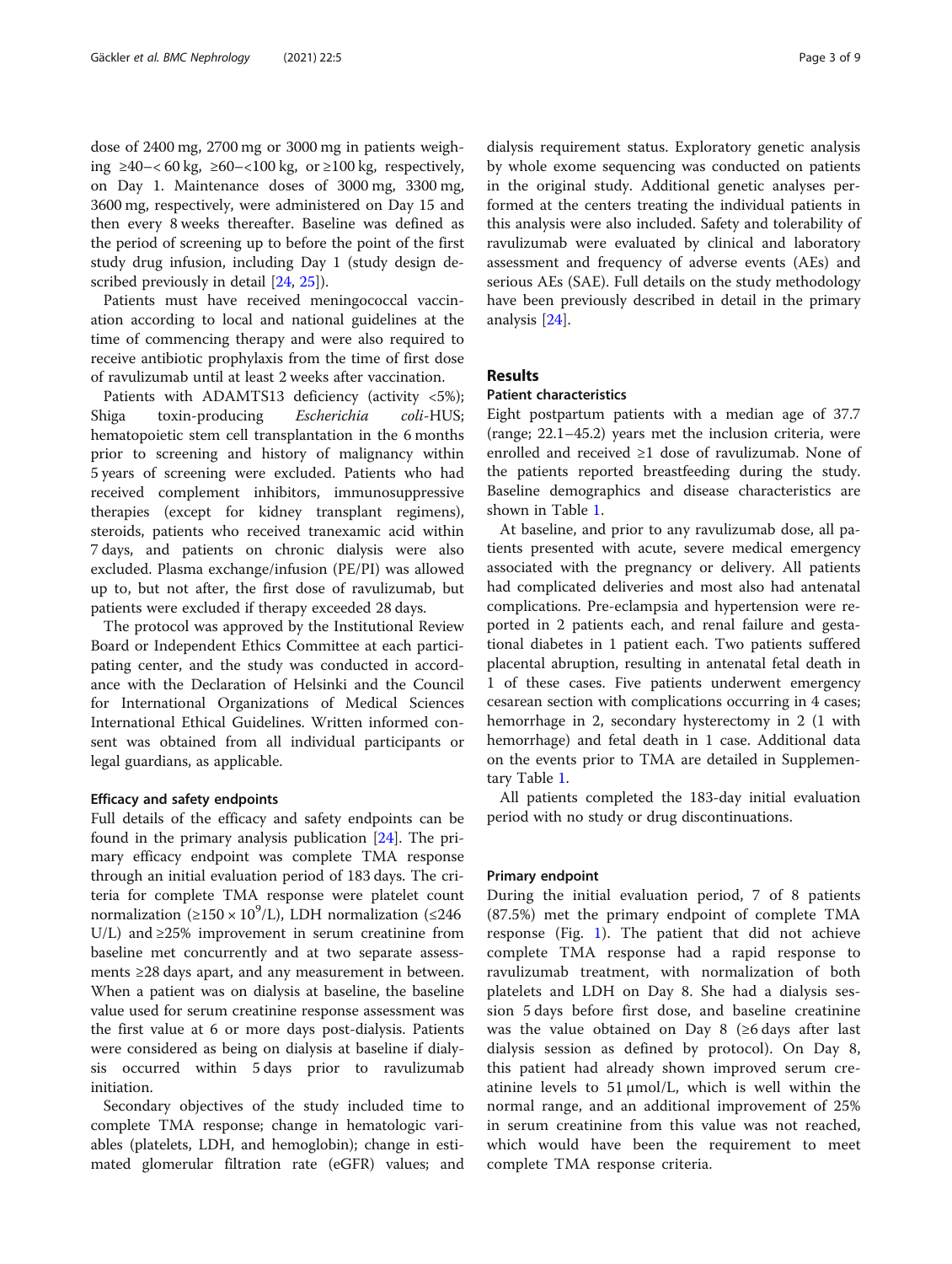<span id="page-3-0"></span>

|  |  | Table 1 Baseline demographics and disease characteristics |  |  |
|--|--|-----------------------------------------------------------|--|--|
|--|--|-----------------------------------------------------------|--|--|

| Variable                                                             | Overall $(N = 8)$ |
|----------------------------------------------------------------------|-------------------|
| Median (min, max) age at first infusion, years                       | 37.7 (22.1, 45.2) |
| Age at time of first infusion (years) category                       |                   |
| 18 to <30 years                                                      | 2(25.0)           |
| 30 to $<$ 40 years                                                   | 3(37.5)           |
| 40 to $<$ 50 years                                                   | 3(37.5)           |
| Race                                                                 |                   |
| Asian                                                                | 1(12.5)           |
| White                                                                | 7(87.5)           |
| ADAMTS13 activity >5%                                                | 8 (100)           |
| Extrarenal signs or symptoms of aHUS prior to first infusion of drug | 6(75)             |
| Baseline laboratory values, median (min, max) a                      |                   |
| Platelet count, ×10 <sup>9</sup> /L                                  | 119 (36, 473)     |
| LDH, U/L                                                             | 576 (280, 876)    |
| Serum creatinine, µmol/L                                             | 408 (51, 758)     |
| HGB, g/L                                                             | 72.8 (63, 105.5)  |
| eGFR, mL/min/1.73 m <sup>2(b)</sup>                                  | 10.0 (10, 18)     |
| Median (min, max) time from delivery to first dose, days             | 11(5, 19)         |
| ICU care required                                                    | 7(87.5)           |
| Median (min, max) stay in ICU, days                                  | 9(2, 21)          |
| Received PE/PI related to this TMA prior to first infusion of drug   | 6(75)             |
| On dialysis within 5 days of first dose                              | 5(62.5)           |
| Median (min, max) time on dialysis prior to first dose, days         | 5(4, 8)           |
| Patients with ≥1 identified pathogenic variant or autoantibody       | 2(25)             |
| CFB pathogenic variant                                               | 1(12.5)           |
| Anti-CFH antibodies                                                  | 1(12.5)           |
| None identified                                                      | 5(65.5)           |
| Data not available                                                   | 1(12.5)           |

<sup>a</sup>Baseline values may be after PE/PI in some patients. <sup>b</sup>eGFR in patients on dialysis was set to 10 mL/min/1.73 m<sup>2</sup>, and eGFR was calculated using the Modification of Diet in Renal Disease formula. Data displayed as n (%) unless otherwise stated

ADAMTS13 a disintegrin and metalloproteinase with a thrombospondin type 1 motif, member 13, aHUS atypical hemolytic uremic syndrome, CFB complement factor B, CFH complement factor H, eGFR estimated glomerular filtration rate, HGB hemoglobin, ICU intensive care unit, LDH lactate dehydrogenase, PE plasma exchange, PI plasma infusion, TMA thrombotic microangiopathy

#### Secondary endpoints

The median (95% CI) time to complete TMA response was 31.5 (9.0, 46.0) days (Fig. [1\)](#page-4-0). Hematologic normalization, platelet count and LDH normalization were observed in all patients (100%). Platelet count, LDH and eGFR all improved rapidly (Fig. [2](#page-4-0), Fig. [3](#page-5-0), Fig. [4](#page-5-0)). All patients on dialysis at baseline were able to discontinue dialysis within 21 days of commencing treatment with ravulizumab.

#### Safety

Adverse events post-treatment initiation were observed in all 8 patients included in the analysis (Table [2](#page-6-0)). The most common adverse events reported in at least 2 patients were headache and pyrexia (occurring in 3 patients each). Other adverse events reported in 2 patients

each included constipation, urinary tract infection, nasopharyngitis, alopecia, hypertension, arthralgia, increased alanine aminotransferase, and increased aspartate aminotransferase. Three possible treatment-related adverse events (as determined by the investigator) were noted in 2 patients (arthralgia and nasopharyngitis [both nonsevere]; urinary tract infection). Both patients recovered from these events. One serious adverse event was reported. This event was a routine renal biopsy unrelated to treatment with ravulizumab. No deaths or meningococcal infections occurred.

#### **Discussion**

This is the largest cohort of patients from a prospective interventional study to evaluate the efficacy and safety of C5 inhibitors in postpartum aHUS. All patients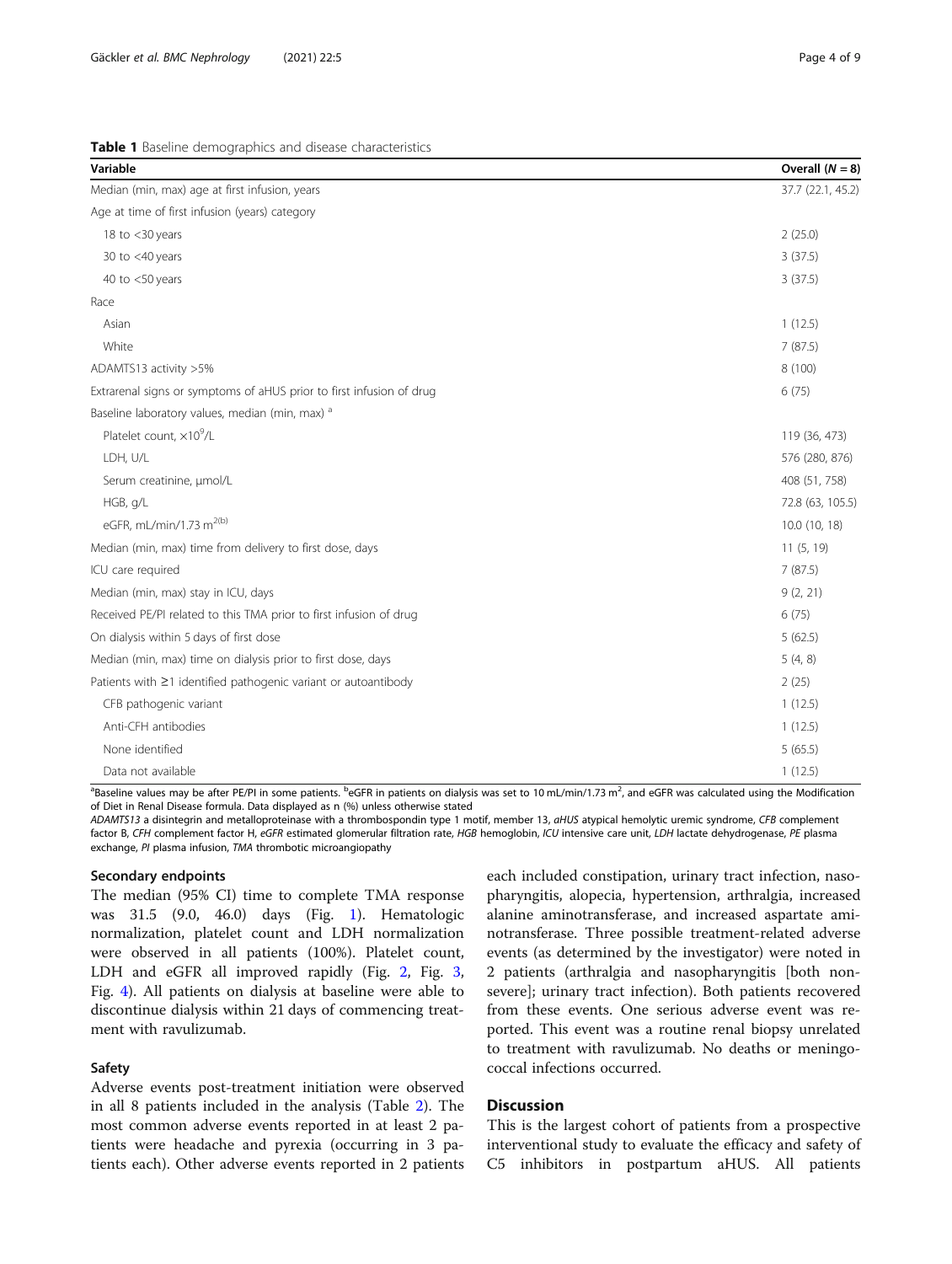<span id="page-4-0"></span>

presented in a severe condition; 62.5% of patients required dialysis at baseline and 87.5% of patients required ICU level care, similar to other reports detailing patients with aHUS triggered by pregnancy [[7\]](#page-7-0). All patients responded rapidly to treatment with ravulizumab, with a median time to complete TMA response of 31.5 days. Although one patient did not achieve the primary endpoint of TMA response, this patient had a rapid response to ravulizumab treatment, with normalization of both platelets and LDH by Day 8. Serum creatinine levels were within normal range on Day 8, thus the patient could not achieve a 25% improvement in serum creatinine levels required to fulfil the primary endpoint. No safety concerns were identified in this study.

The data obtained in this subset analysis show that a higher proportion of patients presenting postpartum resolved TMA with ravulizumab treatment compared to the full cohort of patients with aHUS in the 311 study [[24\]](#page-8-0). Patients in this analysis received ravulizumab treatment soon after delivery (median 11 [range, 5–19] days), whereas the time to treatment in the overall 311 study was broader, with patients receiving their first dose of

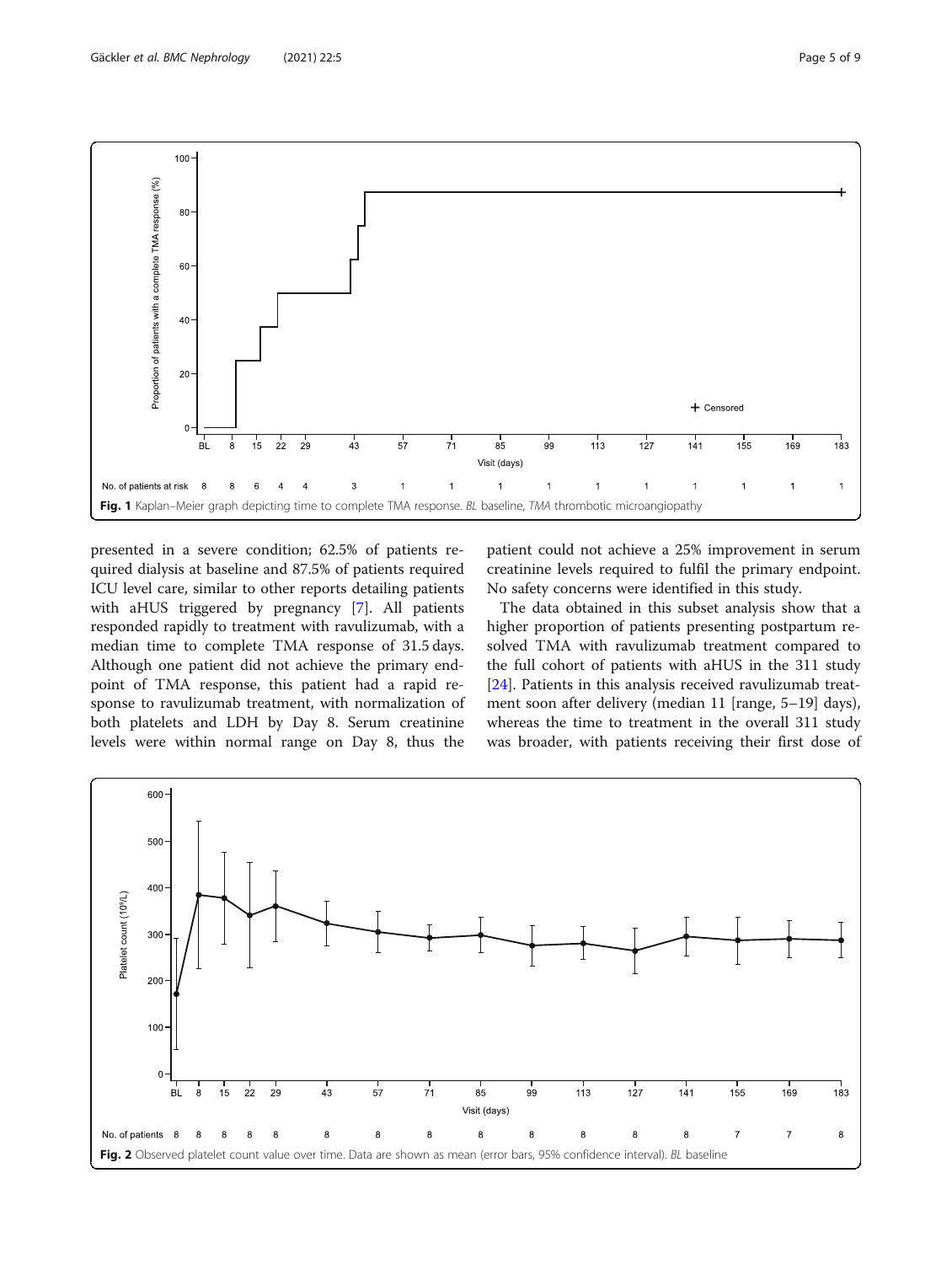<span id="page-5-0"></span>

ravulizumab as early as at the onset of symptoms or as late as 215 months after the first symptom of aHUS, highlighting the importance of early treatment. Moreover, the median time to complete TMA response in this subgroup of patients was shorter than the full cohort in the 311 study (31.5 days vs 86 days). Previous clinical trial data have demonstrated that renal outcomes are better in patients initiating complement inhibitor

treatment within 7 days of disease manifestation than in patients initiating treatment after 7 days [\[26\]](#page-8-0). Although, by the criteria of the study, 1 patient did not achieve a complete TMA response with ravulizumab, this patient responded to treatment and improved in all clinical parameters, including serum creatinine levels, normalization of platelets and LDH by Day 8, and complete recovery of renal function at last follow-up.

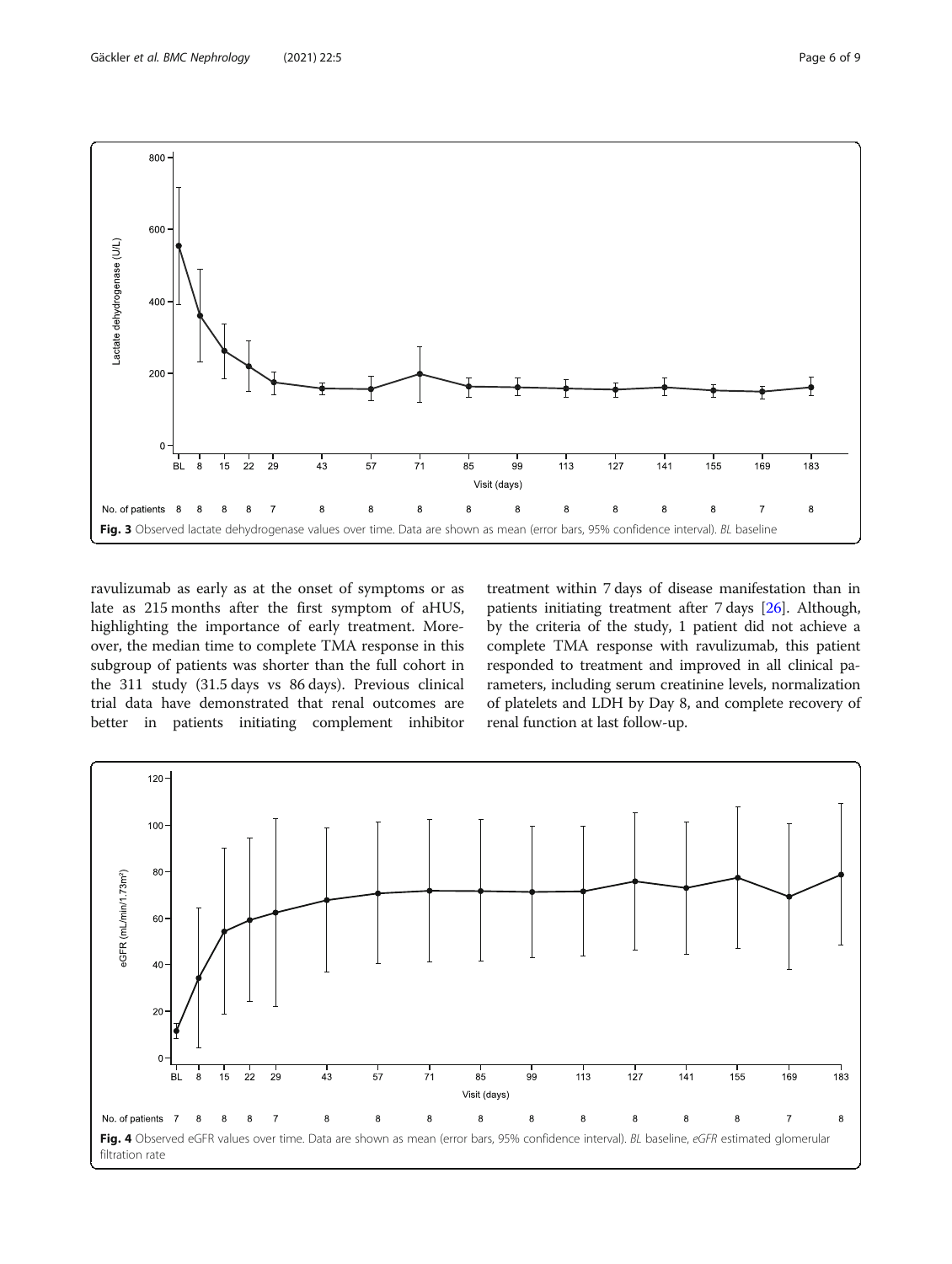#### <span id="page-6-0"></span>Table 2 Summary of adverse events

|                                                         | Overall $(N = 8)$ |               |  |
|---------------------------------------------------------|-------------------|---------------|--|
| <b>AE Categories</b>                                    | n(%)              | <b>Events</b> |  |
| Any AE                                                  | 8 (100.0)         | 71            |  |
| Any SAE                                                 | 1(12.5)           |               |  |
| Fatal TEAEs                                             | 0(0.0)            |               |  |
| TEAEs or TESAEs resulting in drug discontinuation       | 0(0.0)            |               |  |
| TEAEs or TESAEs resulting in study discontinuation      | 0(0.0)            | 0             |  |
| Meningococcal infections                                | 0(0.0)            | $\Omega$      |  |
| Treatment-related AEs (all considered possibly-related) | 2(25.0)           |               |  |

AE adverse event, SAE serious adverse event, TEAE treatment-emergent adverse event, TESAE treatment-emergent serious adverse event

Regarding genetic analysis, we found no association between the identification of a pathogenic complement abnormality and response to ravulizumab (1 patient had a complement factor B (CFB) variant and 1 had anticomplement factor H (CFH) antibodies). The subgroup of patients analyzed here had complicated deliveries with significant bleeding, which could have triggered the syndrome, as suggested in other studies [\[8](#page-7-0)]. One patient with a severe predisposition (CFB pathogenic variant) had a normal delivery, whereas three patients with no identified pathogenic variants had severe bleeding complications, hypertension or pre-eclampsia, and consequently more severe clinical presentations. Five patients underwent emergency deliveries, 4 of which were by cesarean sections (a fifth patient also had a previously planned cesarean with complications postoperatively). Based on these observations in this subgroup and with only 2 patients testing positive for pathogenic variants or autoantibodies in our study, we hypothesize that patients with a severe genetic predisposition do not necessarily need a severe trigger to develop aHUS, whereas patients with a more severe trigger might not need an identified pathogenic variant in order to develop the disease. Nevertheless, all patients in this analysis had a severe presentation, regardless of genetic background and responded well to ravulizumab treatment.

The proportion of treatment-related AEs in the full 311 cohort was similar to that of the subgroup of patients in this analysis (34.5 and 37.5%, respectively). The current subgroup did not show a preponderance of any type of safety signal. In the full 311 cohort the most common AEs were headache, diarrhea, and vomiting [[24\]](#page-8-0), while headache and pyrexia were the most common in this subgroup. No patients died or contracted a meningococcal infection.

This study has limitations that must be noted. aHUS is an ultra-rare disease with an estimated prevalence of 4.9 per million and annual incidence rate between 0.23–1.9 per million [\[27](#page-8-0)]. As postpartum patients account for only around 4% of diagnosed cases of aHUS [\[3](#page-7-0)], there is not a large enough pool of complement inhibitor-naïve patients presenting postpartum to conduct a placebocontrolled trial. Currently this sub-analysis is the largest postpartum dataset utilized in a prospective study of patients with aHUS; no comparator or control group was utilized for the full 311 cohort, meaning that conclusions drawn from this subanalysis must be interpreted with caution. Further studies, if possible, with larger sample sizes, are required to fully confirm these findings.

#### Conclusion

In this first prospective interventional trial assessing the efficacy and safety of the long-acting C5 inhibitor ravulizumab, TMA caused by aHUS was rapidly resolved in the subset of postpartum patients, with continued improvement over time and an acceptable safety profile. The results from this subset analysis suggest that ravulizumab is effective with a favorable safety profile in women presenting with aHUS postpartum.

#### Supplementary Information

The online version contains supplementary material available at [https://doi.](https://doi.org/10.1186/s12882-020-02190-0) [org/10.1186/s12882-020-02190-0.](https://doi.org/10.1186/s12882-020-02190-0)

Additional file 1: Supplementary Table S1. Patients clinical profile. Additional file 2. The PLS (Patient Lay Summary).

#### Abbreviations

ADAMTS13: A disintegrin and metalloproteinase with a thrombospondin type 1 motif, member 13; AEs: Adverse events; aHUS: Atypical hemolytic uremic syndrome; BL: Baseline; CFB: Complement factor B; CFH: Complement factor H; CI: Confidence interval; eGFR: Estimated glomerular filtration rate; Esrd: End-stage renal disease; Hellp: Hemolysis, elevated liver enzymes and low platelets; HGB: Hemoglobin; ICU: Intensive care unit; IV: Intravenous; LDH: Lactate dehydrogenase; PE: Plasma exchange; PI: Plasma infusion; SAE: Serious adverse event; TEAE: Treatment-emergent adverse event; TESAE: Treatment-emergent serious adverse event; TMA: Thrombotic microangiopathy; TTP: Thrombocytopenic purpura

#### Acknowledgements

The authors would like to thank all study sites, investigators and patients who took part in this study.

The authors would also like to thank: Rui-Ru Ji (Alexion Pharmaceuticals Inc.), who conducted the genetic analysis for this study; and Dr. Åsa Lommelé, PhD and Dr. Peter Chen, PhD (Alexion Pharmaceuticals Inc.) for their critical review of the manuscript.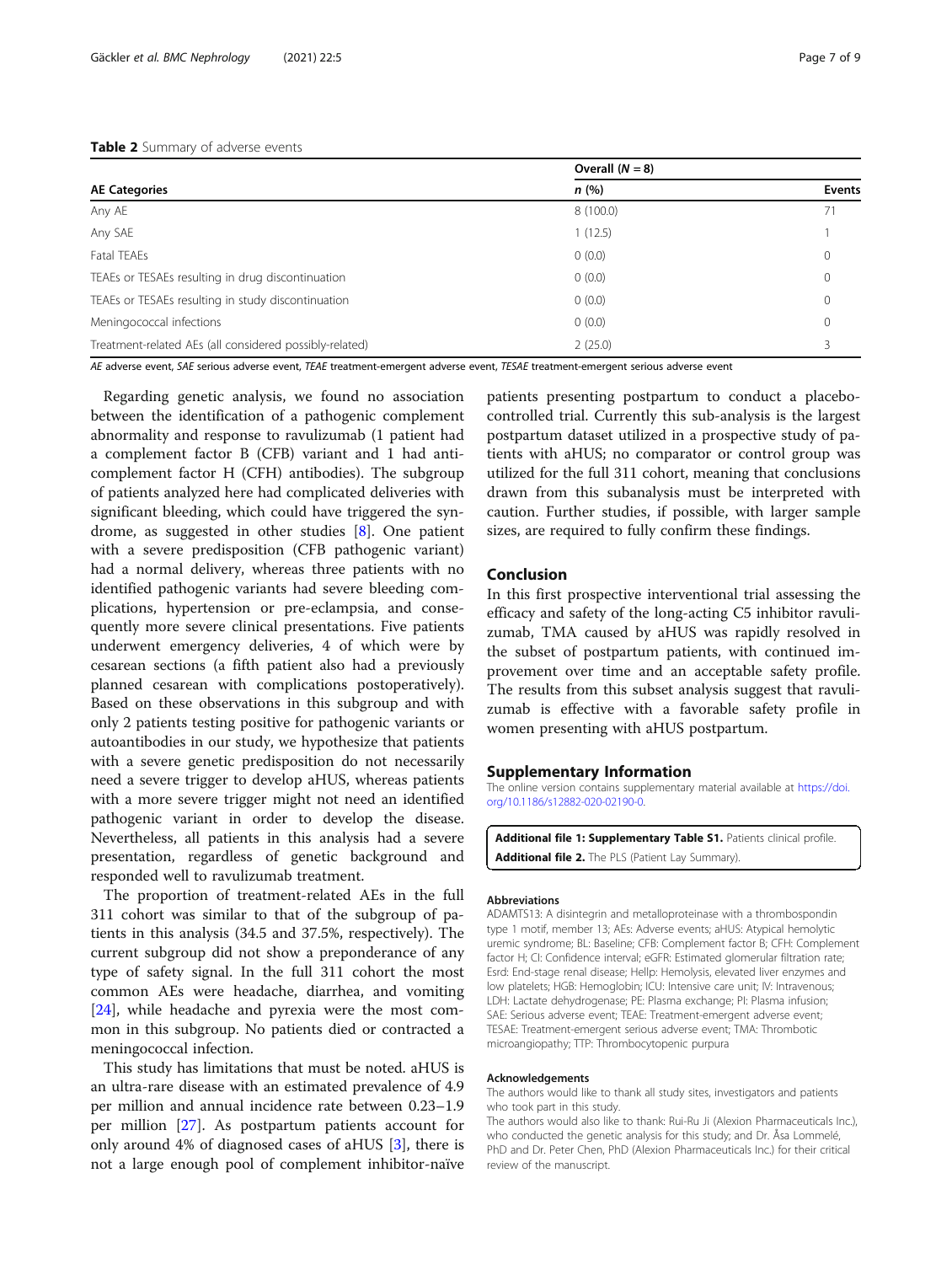<span id="page-7-0"></span>Medical writing support, funded by Alexion Pharmaceuticals Inc., Boston, MA, was provided by Leia Silvagnoli-Compston, MSc, and Ciaran Wright, PhD of Bioscript, Macclesfield, UK.

#### Authors' contributions

AG, US, VD, GLM, AD, PL, MV, S-SY, and MP discussed and agreed the content. The first draft of this manuscript was developed by the medical writer under guidance from AG, US, VD, GLM, AD, PL, MV, S-SY, and MP. AG, US, VD, GLM, AD, PL, MV, S-SY, and MP reviewed and provided comprehensive feedback of all manuscript drafts and approved the final version for journal submission.

#### Authors' information

Not included.

#### Funding

This study was funded by Alexion Pharmaceuticals, Inc. Boston, MA, US. Alexion Pharmaceuticals, Inc. (the sponsor) was responsible for the study design, funded the medical writing assistance, and provided a formal review of the publication. Authors retain control and final authority of publication content and decisions, including the choice of journal. Open Access funding enabled and organized by Projekt DEAL.

#### Availability of data and materials

Alexion will consider requests for disclosure of clinical study participant-level data provided that participant privacy is assured through methods like data de-identification, pseudonymization, or anonymization (as required by applicable law), and if such disclosure was included in the relevant study informed consent form or similar documentation. Qualified academic investigators may request participant-level clinical data and supporting documents (statistical analysis plan and protocol) pertaining to Alexion-sponsored studies. Further details regarding data availability and instructions for requesting information are available in the Alexion Clinical Trials Disclosure and Transparency Policy at <http://alexion.com/research-development>. Link to Data Request Form ([https://alexion.com/contact-alexion/medical](https://alexion.com/contact-alexion/medical-information)[information\)](https://alexion.com/contact-alexion/medical-information).

#### Ethics approval and consent to participate

The protocol was approved by the Institutional Review Board or Independent Ethics Committee at each participating center, and the study was conducted in accordance with the Declaration of Helsinki and the Council for International Organizations of Medical Sciences International Ethical Guidelines. Written informed consent was obtained from all individual participants or legal guardians, as applicable.

#### Consent for publication

Not applicable.

#### Competing interests

Anja Gäckler: Honoraria and lecture fees from Alexion, Ablynx/Sanofi and Novartis.

Ulf Schönermarck: study fees, travel support and consultancy fees from Alexion, and study fees and consultancy fees from Ablynx.

Vladimir Dobronravov: no disclosures.

Gaetano La Manna: no disclosures.

Andrew Denker: employee of Alexion at the time of the study and owns stock in the company.

Peng Liu: employee and shareholder of Alexion.

Maria Vinogradova: no disclosures.

Sung-Soo Yoon: no disclosures.

Manuel Praga: personal fees from Otsuka, grants and personal fees from Alexion, personal fees from Retrophin.

#### Author details

<sup>1</sup>Department of Nephrology, University Hospital Essen, University Duisburg-Essen, Essen, Germany. <sup>2</sup>Medizinische Klinik IV, LMU Klinikum, LMU, Munich, Germany. <sup>3</sup>Pavlov University, Research Institute of Nephrology, St. Petersburg, Russia. <sup>4</sup>Department of Experimental Diagnostic and Specialty Medicine (DIMES), Nephrology, Dialysis and Renal Transplant Unit, St. Orsola Hospital, University of Bologna, Bologna, Italy. <sup>5</sup>Alexion Pharmaceuticals, Inc., Boston, USA. <sup>6</sup>National Medical Research Centre for Obstetrics and

Gynecology, Moscow, Russia. <sup>7</sup>Seoul National University Hospital, Seoul Republic of Korea. <sup>8</sup>Instituto de Investigación Hospital Universitario 12 de Octubre i+12, Madrid, Spain.

#### Received: 14 April 2020 Accepted: 26 November 2020 Published online: 06 January 2021

#### References

- 1. Scully M. Thrombotic thrombocytopenic Purpura and atypical hemolytic uremic syndrome Microangiopathy in pregnancy. Semin Thromb Hemost. 2016;42(7):774–9.
- 2. Fakhouri F, Zuber J, Fremeaux-Bacchi V, Loirat C. Haemolytic uraemic syndrome. Lancet. 2017;390(10095):681–96.
- 3. Schönermarck U, Ries W, Schröppel B, Pape L, Dunaj-Kazmierowska M, Burst V, Mitzner S, Basara N, Starck M, Schmidbauer D, et al. Relative incidence of thrombotic thrombocytopenic purpura and haemolytic uraemic syndrome in clinically suspected cases of thrombotic microangiopathy. Clin Kidney J. 2019;sfz066. [https://doi.org/10.1093/ckj/sfz1066.](https://doi.org/10.1093/ckj/sfz1066)
- 4. Noris M, Caprioli J, Bresin E, Mossali C, Pianetti G, Gamba S, Daina E, Fenili C, Castelletti F, Sorosina A, et al. Relative role of genetic complement abnormalities in sporadic and familial aHUS and their impact on clinical phenotype. Clin J Am Soc Nephrol. 2010;5(10):1844–59.
- 5. Fakhouri F, Vercel C, Fremeaux-Bacchi V. Obstetric nephrology: AKI and thrombotic microangiopathies in pregnancy. Clin J Am Soc Nephrol. 2012; 7(12):2100–6.
- 6. Dashe JS, Ramin SM, Cunningham FG. The long-term consequences of thrombotic microangiopathy (thrombotic thrombocytopenic purpura and hemolytic uremic syndrome) in pregnancy. Obstet Gynecol. 1998;91(5 Pt 1): 662–8.
- 7. Fakhouri F, Roumenina L, Provot F, Sallee M, Caillard S, Couzi L, Essig M, Ribes D, Dragon-Durey MA, Bridoux F, et al. Pregnancy-associated hemolytic uremic syndrome revisited in the era of complement gene mutations. J Am Soc Nephrol. 2010;21(5):859–67.
- 8. Bruel A, Kavanagh D, Noris M, Delmas Y, Wong EKS, Bresin E, Provot F, Brocklebank V, Mele C, Remuzzi G, et al. Hemolytic uremic syndrome in pregnancy and postpartum. Clin J Am Soc Nephrol. 2017;12(8):1237–47.
- 9. Gupta M, Govindappagari S, Burwick RM. Pregnancy-associated atypical hemolytic uremic syndrome: a systematic review. Obstet Gynecol. 2020; 135(1):46–58.
- 10. Vinogradova M, Kirsanova T, Shmakov R: Thrombotic microangiopathies associated with pregnancy: diagnostic and therapeutic challenges. Blood. 2018;132(Suppl 1):4810.
- 11. EMA: EU/3/09/653. Available at: [https://www.ema.europa.eu/en/medicines/](https://www.ema.europa.eu/en/medicines/human/orphan-designations/eu309653) [human/orphan-designations/eu309653](https://www.ema.europa.eu/en/medicines/human/orphan-designations/eu309653) [Accessed Jan, 2019]. 2011.
- 12. FDA: Eculizumab (Soliris). Available at: [http://wayback.archive-it.org/7993/201](http://wayback.archive-it.org/7993/20170113081126/http://www.fda.gov/AboutFDA/CentersOffices/OfficeofMedicalProductsandTobacco/CDER/ucm273089.htm) [70113081126/http://www.fda.gov/AboutFDA/CentersOffices/](http://wayback.archive-it.org/7993/20170113081126/http://www.fda.gov/AboutFDA/CentersOffices/OfficeofMedicalProductsandTobacco/CDER/ucm273089.htm) [OfficeofMedicalProductsandTobacco/CDER/ucm273089.htm](http://wayback.archive-it.org/7993/20170113081126/http://www.fda.gov/AboutFDA/CentersOffices/OfficeofMedicalProductsandTobacco/CDER/ucm273089.htm) [Accessed Jan, 2019]. 2011.
- 13. Fakhouri F, Hourmant M, Campistol JM, Cataland SR, Espinosa M, Gaber AO, Menne J, Minetti EE, Provot F, Rondeau E, et al. Terminal complement inhibitor Eculizumab in adult patients with atypical hemolytic uremic syndrome: a single-arm, open-label trial. Am J Kidney Dis. 2016;68(1):84–93.
- 14. Greenbaum LA, Fila M, Ardissino G, Al-Akash SI, Evans J, Henning P, Lieberman KV, Maringhini S, Pape L, Rees L, et al. Eculizumab is a safe and effective treatment in pediatric patients with atypical hemolytic uremic syndrome. Kidney Int. 2016;89(3):701–11.
- 15. Legendre CM, Licht C, Muus P, Greenbaum LA, Babu S, Bedrosian C, Bingham C, Cohen DJ, Delmas Y, Douglas K, et al. Terminal complement inhibitor eculizumab in atypical hemolytic-uremic syndrome. N Engl J Med. 2013;368(23):2169–81.
- 16. Licht C, Greenbaum LA, Muus P, Babu S, Bedrosian CL, Cohen DJ, Delmas Y, Douglas K, Furman RR, Gaber OA, et al. Efficacy and safety of eculizumab in atypical hemolytic uremic syndrome from 2-year extensions of phase 2 studies. Kidney Int. 2015;87(5):1061–73.
- 17. Vilalta R, Al-Akash S, Davin J, Diaz J, Gruppo R, Hernandez J, Jungraithmayr T, Langman C, Lapeyraque A, Macher M, et al. Eculizumab therapy for pediatric patients with atypical hemolytic uremic syndrome: efficacy and safety outcomes of a retrospective study. Haematologica. 2012;97:479.
- 18. Zuber J, Fakhouri F, Roumenina LT, Loirat C, Fremeaux-Bacchi V. French study group for a HCG: use of eculizumab for atypical haemolytic uraemic syndrome and C3 glomerulopathies. Nat Rev Nephrol. 2012;8(11):643–57.